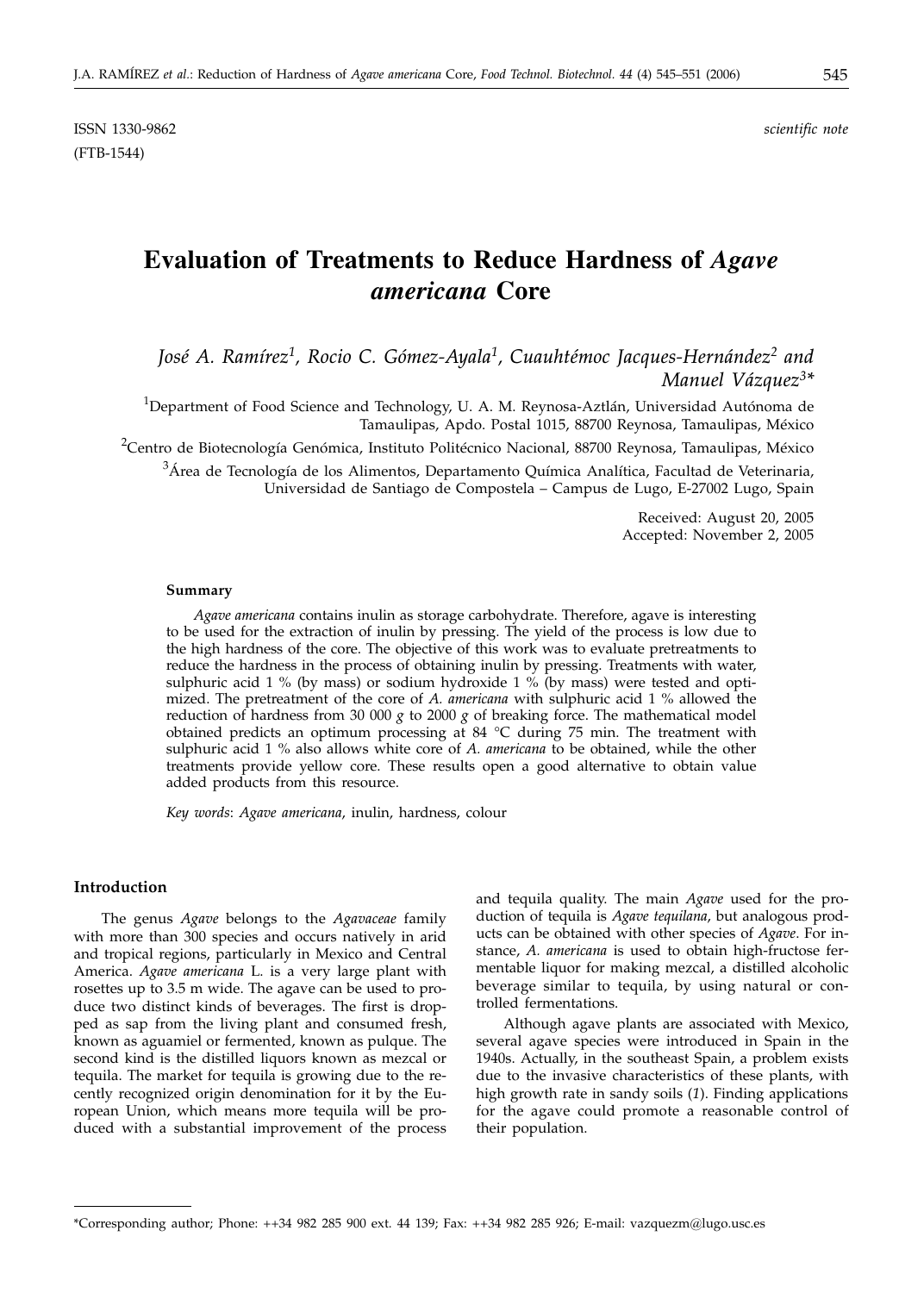A new application for this plant is the production of inulin. This is an indigestible oligosaccharide (fructan) that is found in many plants as a storage carbohydrate. Inulin has been defined as a polydisperse carbohydrate material consisting mainly, if not exclusively, of  $\beta(2\rightarrow 1)$ fructosyl-fructose links. It is present in many regularly consumed vegetables, fruits and cereals such as leek, onion, garlic, wheat, chicory, artichoke and banana. Inulin is a dietary fiber that can be used as food additive or ingredient for food products (*2*). Inulin has good fat mimic properties when combined with water. It can stabilize low-fat mousses and spreadable products, and it shows synergetic gelling effects when combined with gelling agents. Inulin is a prebiotic. Recent nutrition research has shown interesting results with regard to calcium absorption and colon cancer prevention (*3*). Nowadays, the inulin commercially available on the food ingredient market is either synthesized from sucrose or extracted from chicory roots (*Cichorium intybus*).

*A. americana* and *A. tequilana* contain inulin as storage carbohydrate. Therefore, an interesting use of agave is the extraction of inulin by pressing, but the yield of the process is low due to the high hardness of the agave core.

After the extraction by pressing, the agave bagasse can be used to obtain agave fiberboards that have moisture and mechanical properties comparable to medium specific gravity fiberboards made by using aspen fiber (*4*). For that reason, the waste from inulin production process would be eliminated.

The objective of this work was to reduce the hardness of the core of *Agave americana* as a pretreatment in the process of obtaining inulin by pressing. Treatments with water, sulphuric acid or sodium hydroxide were tested and optimized.

## **Materials and Methods**

# *Raw material*

The *A. americana* used in the experiments was collected in San Carlos county (Tamaulipas, Mexico). The stem was cut to separate the core and the leaves. The core was saved in a single lot in plastic bags, frozen and stored until needed.

#### *Treatments of samples*

The pretreatment using water to reduce hardness of the core for the extraction of inulin from *A. americana* was selected because it is the usual treatment in the production of tequila. Alternative treatments with acid or alkali solutions were selected on the basis of studies of hydrolysis of other lignocellulose material, such as sorghum straw or wood (*5*,*6*).

The influence of temperature and processing time during pretreatments on hardness was assessed using the response surface methodology, which has been successfully used to optimize biochemistry and biotechnology processes related to food systems (*7*). The set of experiments followed a second-order factorial structure (*8*).

Treatments were performed at 80, 100 or 122 °C in media containing 1 g of  $H_2SO_4$  per 100 g of water, 1 g of NaOH per 100 g of water or only water. The values of acid or alkali concentrations were selected according to the literature for hydrolysis in similar materials (*5–9*). All experiments were performed using a water/solid ratio (WSR) of 5 g of water per 1 g of agave on dry basis. Samples were collected at treatment times 60, 100 and 120 min and filtrated to separate the core and the liquor. The treated cores were washed with cold sterile water and the hardness was tested as it is shown below.

The liquor was used to determine the concentration of carbohydrates released (fructose, glucose and xylose) by HPLC (Agilent Technologies, Palo Alto, CA, USA) and furfural by spectrophotometry (Shimadzu, Kyoto, Japan). The analyses were carried out as shown in the literature (*10*).

## *Mechanical properties*

Samples of products of  $5 \text{ cm} \times 5 \text{ cm} \times 2 \text{ cm}$  were obtained and equilibrated to room temperature for 30 min in a plastic bag to avoid dehydration before the mechanical properties were measured. The mechanical properties were determined using a TA-XT2i Stable Micro Systems Texturometer (Viena Court, England).

The hardness test (Warner Bratzler test) was performed by compressing the samples of the core to 25 % of the initial height using a compression speed of 60 mm/min and an AACC probe of 36 mm. The breaking force expressed in gram-force (*g*) for each treatment was measured (1 gram-force is 0.0098 N). Samples were placed on the base of the texturometer, taking care that the probe reached the sample at the centre (*11*). Six samples were analysed for each treatment.

### *Colour attributes*

Spectral reflectance of *A. americana* core after the treatments was determined using a HunterLab colorimeter (Model Miniscan, Reston Virginia, USA) calibrated against white tile. CIE L\*, a\*, and b\* values, chroma  $(\lceil a^2 + b^2 \rceil 1/2)$ , and hue angle (arc tan  $b^*/a^*$ ) were calculated based on illuminant C and the 2° standard observer, as referenced in the literature (*12*). Six samples were analysed for each treatment.

#### *Statistical analysis*

The interrelationship between operational and dependent variables was established through the following equation including linear, interaction and second-order terms:  $y_i = b_{0i} + b_{1i}x_1 + b_{2i}x_2 + b_{3i}x_1 \cdot x_2 + b_{4i}x_{11} + b_{5i}x_{22}$ , where  $y_i$ (i=1–3) are the dependent, normalized variables and  $b_{0i}...b_{5i}$  are regression coefficients calculated from the experimental data by multiple linear regressions. A second-order multiple regression analysis using the least squares regression methodology was performed using Microsoft Excel 7.0 (Microsoft Corporation, Redmond, WA, USA) software. Microsoft PowerPoint 7.0 (Microsoft Corporation, Redmond, WA, USA) was used to plot the experimental data and models. The treatments were performed in triplicate. All texture and colour data presented are mean values of six determinations.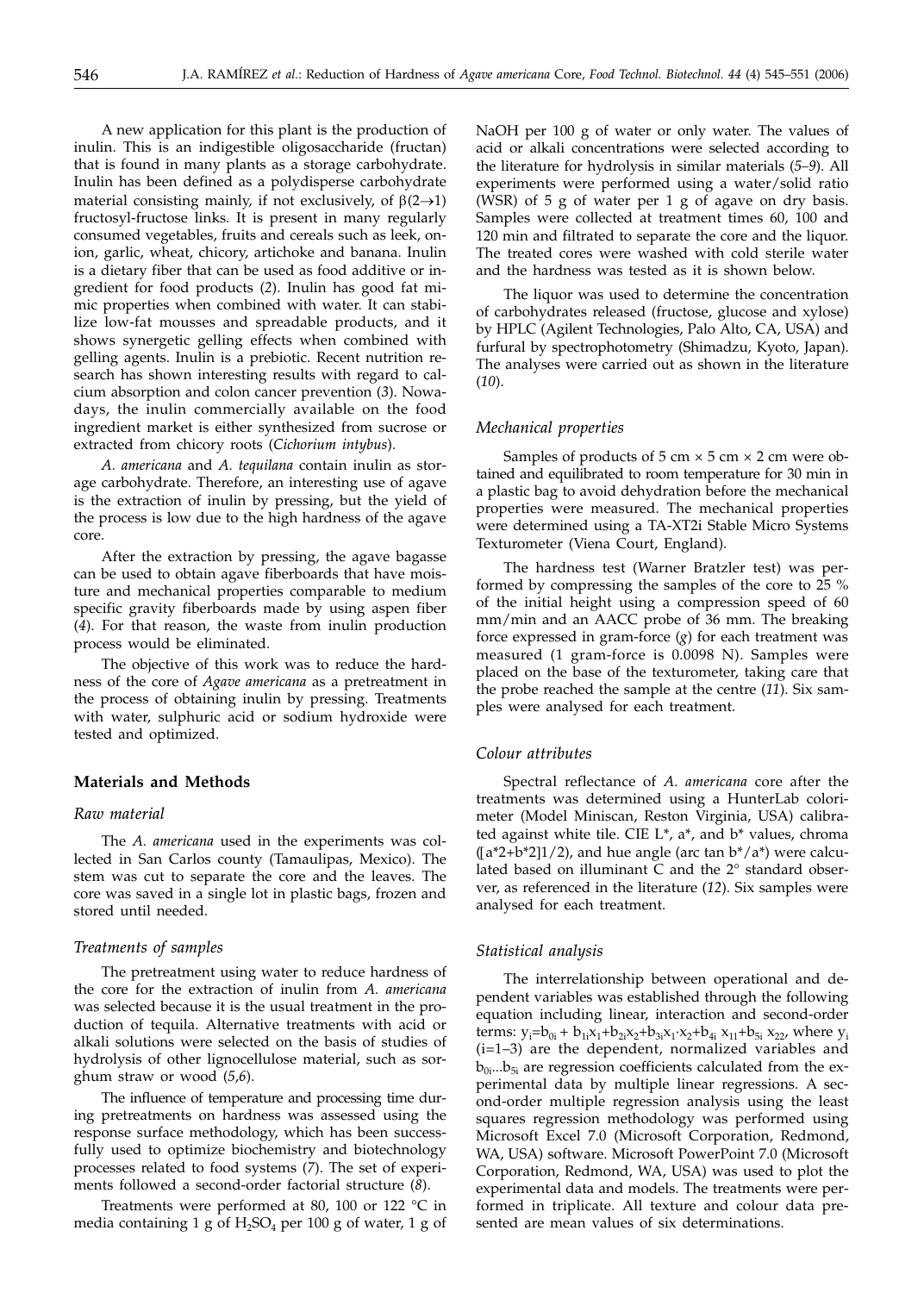# **Results and Discussion**

#### *Hardness analysis*

The temperature and time were considered as operational variables (denoted  $\theta$  and  $t$ , respectively) and their effects on the selected dependent variable hardness after the treatment (yi ) were calculated for each treatment: water  $y_1$ , acid  $y_2$  and alkali  $y_3$ . For computation purposes, the normalized, dimensionless variables  $x_1$  and  $x_2$  were defined as:  $x_1=(\theta-100)/20$  and  $x_2=(t-120)/60$ .

Table 1 summarizes the variables involved in the optimization of the pretreatment for the core of *A. americana.* The operational conditions assayed (in terms of dimensional and dimensionless operational variables) as well as the experimental results determined for  $y_i$  (i=1 to 3) are shown in Table 2. Empirical mathematical models were obtained by processing these data. Table 3 shows the values of the coefficients from the models and their statistical significance.

The range of study for the variable temperature was selected between 80 and 120 °C because 100 °C is the usual temperature commonly recommended for extraction of sugar in the production of tequila or mezcal. The range for the variable time was selected at 60–180 min because the objective is only to decrease the hardness and longer time periods can release sugars to the medium.

The experimental values for hardness after the treatment with water  $(y_1)$  varied over the range 9981–28443 *g*. The analysis of the main experimental trends and the values of coefficients listed in Table 3 suggest that the effect of temperature and time in the treatment using

Table 3. Regression coefficients and statistical significance of the empirical models that predict the relationship between temperature and time of the pretreatment and the hardness obtained in the core

| Coefficients | Y1<br>$(i=1)$ | Y <sub>2</sub><br>$(j=2)$ | y3<br>$(i=3)$   |
|--------------|---------------|---------------------------|-----------------|
| $b_{0j}$     | $12480^a$     | $6046^{\mathrm{b}}$       | $21425^{\circ}$ |
| $b_{1j}$     | 963           | $7335$ <sup>c</sup>       | 1466            |
| $b_{2j}$     | 2998          | $-73$                     | $-4201^a$       |
| $b_{12j}$    | 1201          | $-1652$                   | $-1022$         |
| $b_{11j}$    | 6897          | $5372^b$                  | $-12066^b$      |
| $b_{22j}$    | 5842          | 843                       | 1134            |

<sup>a</sup>coefficients significant at 90 % confidence level <sup>b</sup>coefficients significant at 95 % confidence level coefficients significant at 99 % confidence level  $y_1$  is the hardness after the treatment with water,  $y_2$  is the hardness after the treatment with sulphuric acid and  $y_3$  is the hardness after the treatment with sodium hydroxide

Table 1. Variables used in the study and their nomenclature, units and ranges. The ratio liquid/solid was 5 g of water per 1 g of agave on dry basis

| (a) Dimensional independent variables               | Nomenclature   | Units               | Variation range |
|-----------------------------------------------------|----------------|---------------------|-----------------|
| Temperature                                         | $\theta$       | °C                  | $(80-120)$      |
| Processing time                                     |                | min                 | $(60-180)$      |
| (b) Dimensionless, normalized independent variables | Nomenclature   | Definition          | Variation range |
| Dimensionless temperature                           | $x_1$          | $(\theta - 100)/20$ | $(-1-1)$        |
| Dimensionless time                                  | $x_2$          | $(t-120)/60$        | $(-1-1)$        |
| (c) Dependent variables                             | Nomenclature   | Units               |                 |
| Hardness after the treatment with water             | y <sub>1</sub> | $g$ (gram-force)    |                 |
| Hardness after the treatment with sulphuric acid    | Y <sub>2</sub> | $g$ (gram-force)    |                 |
| Hardness after the treatment with sodium hydroxide  | yз             | $g$ (gram-force)    |                 |

Table 2. Operational conditions assayed and experimental results achieved for the pretreatments with water, sulphuric acid or sodium hydroxide

|            | Independent variables |       |               |          |                     |         |         |
|------------|-----------------------|-------|---------------|----------|---------------------|---------|---------|
| Experiment | Dimensional           |       | Dimensionless |          | Dependent variables |         |         |
|            | $\theta$ /°C          | t/min | $x_1$         | $x_2$    | $y_1/g$             | $y_2/g$ | $y_2/g$ |
|            | 80                    | 60    | $-1$          | $-1$     | 20254               | 4085    | 10114   |
| っ          | 80                    | 120   | $-1$          | $\theta$ | 18701               | 2800    | 8325    |
| 3          | 80                    | 180   | $-1$          | и<br>1   | 22976               | 7050    | 7567    |
| 4          | 100                   | 60    | $\Omega$      | $-1$     | 10703               | 6958    | 31096   |
| 5          | 100                   | 120   | $\Omega$      | $\theta$ | 9981                | 5672    | 20376   |
| 6          | 100                   | 180   |               | и        | 28443               | 7196    | 15074   |
| 7          | 120                   | 60    |               | $-1$     | 23813               | 20591   | 14941   |
| 8          | 120                   | 120   |               | $\theta$ | 22556               | 20412   | 11443   |
| 9          | 120                   | 180   |               |          | 26340               | 16947   | 8303    |

 $\theta$  is temperature and *t* is time, x<sub>1</sub> and x<sub>2</sub> are the related coded variables, y<sub>1</sub> is the hardness after the treatment with water, y<sub>2</sub> is the hardness after the treatment with sulphuric acid and y<sub>3</sub> is the hardness after the treatment with sodium hydroxide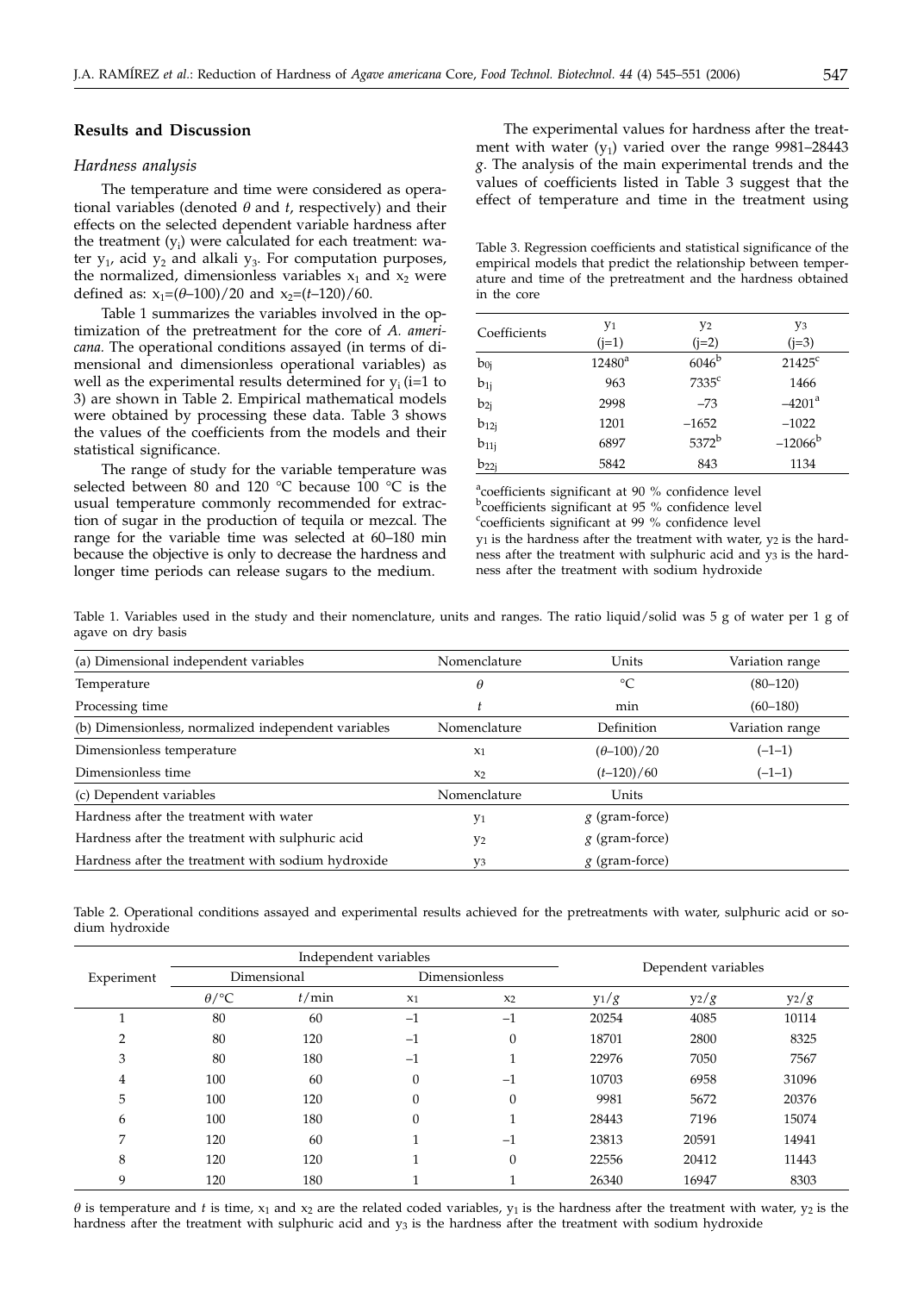water do not have a clear effect on the hardness of the core of *A. americana*. The resulting variation pattern is shown in Fig. 1. Although it appears that a minimum value of hardness exists, the coefficient of determination  $r<sup>2</sup>$  was not significant (0.65). The effect of the treatment with water did not decrease hardness of the core enough to be a good pretreatment for the pressing of the core.



**Fig 1.** Effect of temperature and time on the hardness parameter for the three pretreatments assayed to reduce hardness in the core of *Agave americana*

The treatment with sulphuric acid  $1\%$  (y<sub>2</sub>) showed a behaviour different from the treatment with water  $(y_1)$ . After the treatment, the hardness varied within the wide range of 2800–20 591 *g*. The most favourable conditions were defined by low value of temperature and intermediate value of time (experiment 2). The significance analysis of the regression coefficients for  $y_2$  showed that the hardness was significantly affected by the variable temperature and the second-order term of this variable but was not significantly affected by the variable time. In this case the coefficient of determination  $r^2$  was significant (0.98). The predictions of the empirical model for the dependence of hardness after the treatment with sulphuric acid 1 % on temperature and time are shown in Fig. 1. The optimization of the treatment using the model obtained shows that the best conditions are 84 °C and 75 min, given a core with a predicted hardness of 3154 *g*. Visual analysis of Fig. 1 allows to conclude that low values of temperature and time produce a core with low hardness ( $\lt$ 5000 *g*). These values of hardness are adequate for the pressing used in the extraction of inulin or the grinding for the hydrolysis of sugars that can be used for fermentation in the production of mezcal or tequila.

The last pretreatment, with sodium hydroxide 1 %, allowed hardness in the range of 8303–31 096 *g* to be obtained. The predictions of the empirical model for the dependence of hardness after this treatment on temperature and time are also shown in Fig. 1. Time and the second-order term of the variable temperature were the terms most influential in the model obtained shown in Table 3. The coefficient of determination  $r^2$  was significant (0.90), but the values of hardness were not low enough for the posterior processing by pressing.

#### *Sugar released*

It was clear that the best results to reduce the hardness were obtained using sulphuric acid 1 % at low temperature and time. However, in addition to low hardness, it is also interesting to maintain the sugars in the core for a posterior extraction by pressing or lixiviation (*2*). Fig. 2 shows the main sugars released to the medium in the pretreatment with water. Fructose, glucose and xylose were always under  $3 g/L$ . The concentration of sugars in the medium increased with temperature and time.

The effect of the treatment with sulphuric acid 1 % on the sugars released is shown in Fig. 3. Fructose concentration increased with temperature and time and it was released up to 9.6 g/L. The fructose was a product of the hydrolysis of the inulin from the core. Therefore, a high concentration of fructose in the medium after the treatment is not favourable for reducing hardness if a high yield in the posterior extraction of inulin by pressing is desired. In the conditions for the lowest hardness (around 80  $\degree$ C and 60 min), the fructose concentration was only 2.6 g/L. The other sugars (glucose and xylose) also showed low concentrations (1.2 and 0.4  $g/L$ ).

Fig. 4 shows the results for the sugars obtained in the medium after the treatment with sodium hydroxide. The values of fructose concentration were under  $1.8 \text{ g}/L$ for temperature of 80 or 100 °C. The concentration in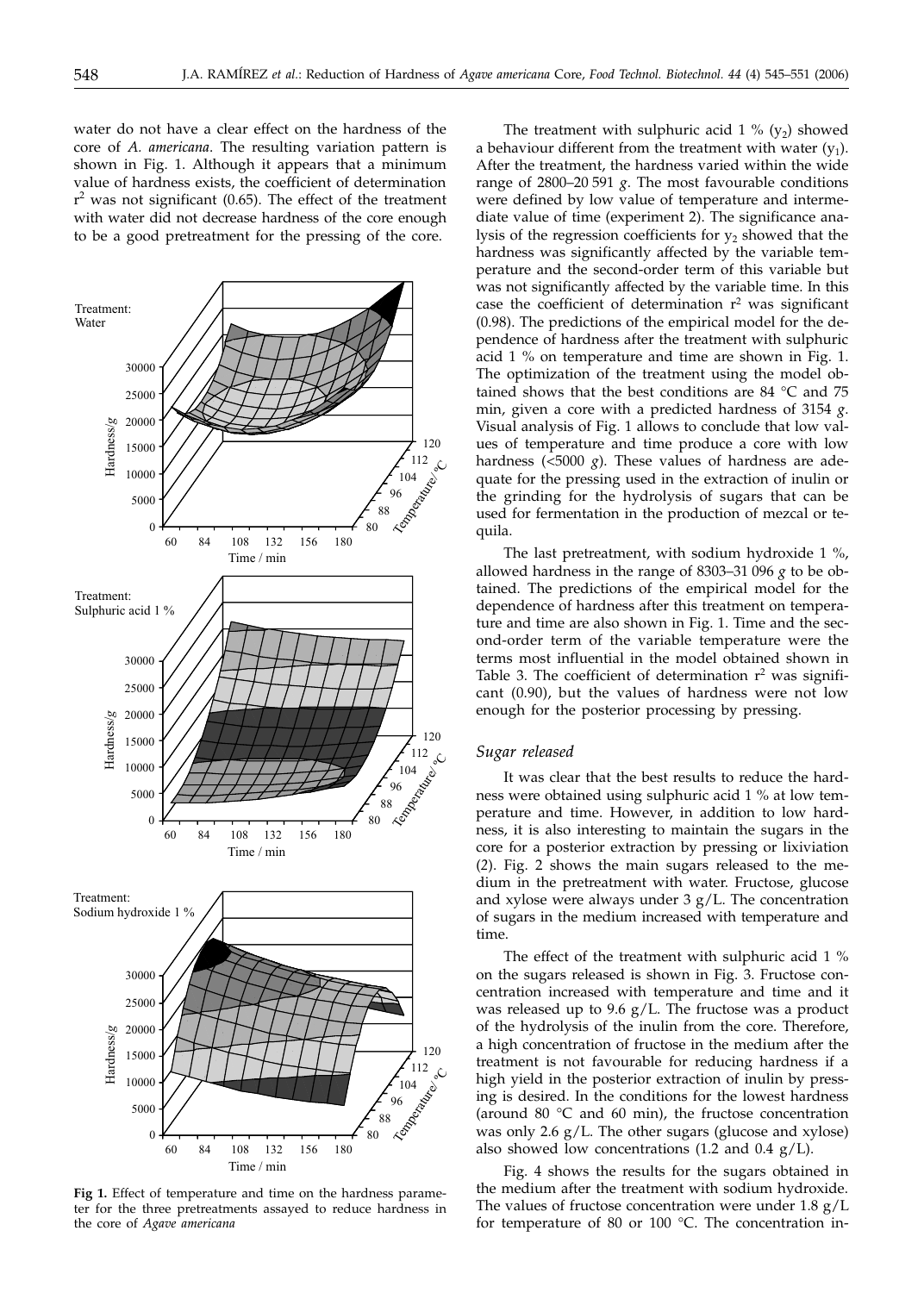creased up to 3.2  $g/L$  when 120 °C was selected. Glucose and xylose concentrations also gave values under 1.4 g/L. Low concentrations obtained for all sugars confirm that the alkali hydrolysis in the conditions of temperature and time studied was moderate and it does not allow a modification of the structure of the system to reduce hardness.

Therefore, the acid hydrolysis in these conditions of temperature and time was moderate enough to release sugar, but strong enough to change the structure of the lignocellulose matrix of the core, with the consequent decrease of hardness. These results confirm that the treatment of the core of *Agave americana* with sulphuric acid 1 % is an adequate pretreatment to reduce hardness.

The analysis of oligomers released from inulin confirmed that the conditions assayed for the three treatments were moderate because the oligomer concentration was always under 1 g/L. The results obtained suggest that a small release of inulin sugars promotes a restructuring of the hemicellulosic matrix causing low hardness of the core. This was observed at low tempera-



**Fig. 2.** Effect of the treatment with water on the released sugar concentrations from the core of *Agave americana*

**Fig. 3.** Effect of the treatment with sulphuric acid 1 % on the released sugar concentrations from the core of *Agave americana*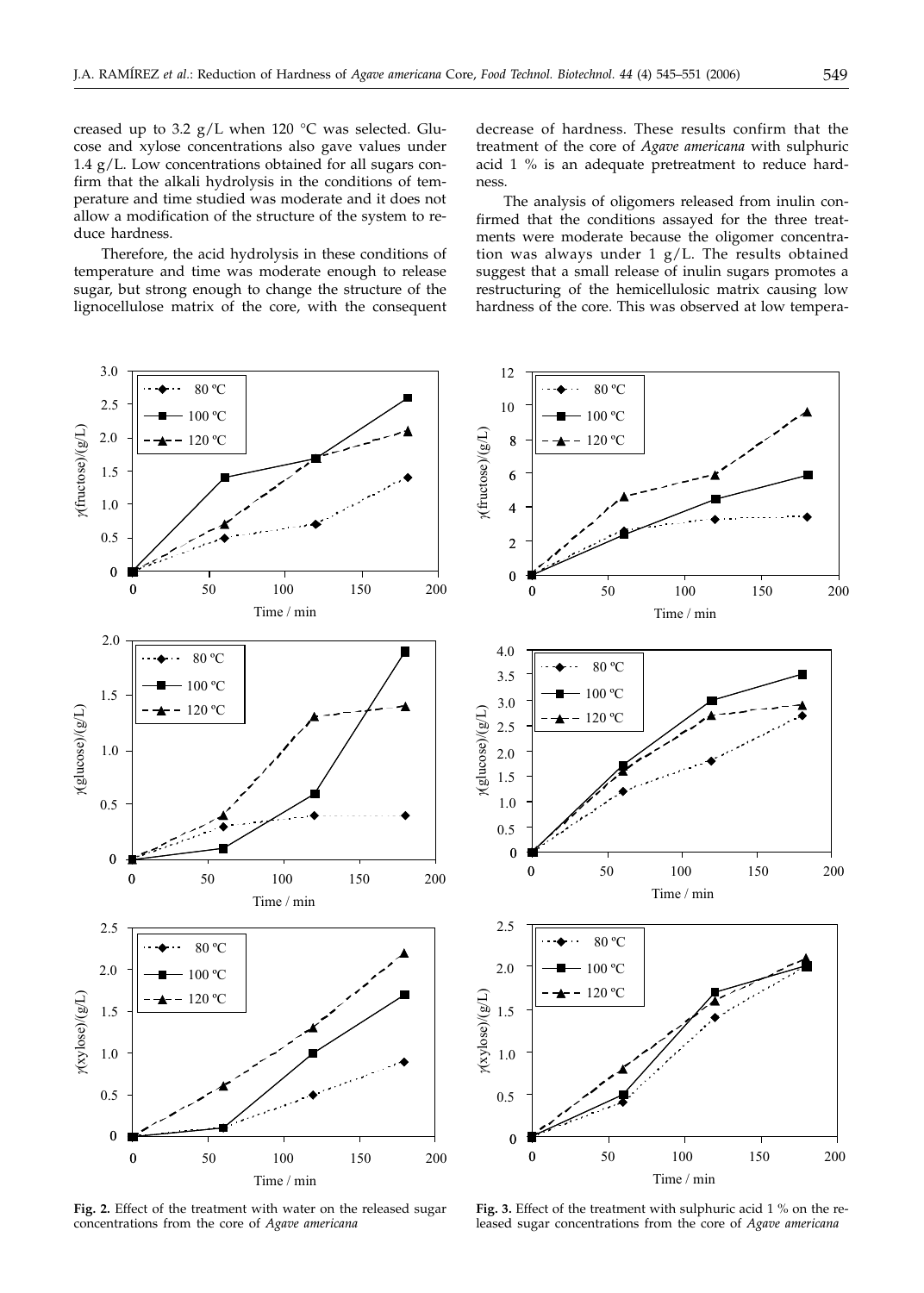

**Fig. 4.** Effect of the treatment with sodium hydroxide 1 % on the released sugar concentration from the core of *Agave americana*

tures. Using high temperatures, the initial sugars released can react with other compounds of the core forming new polymers, causing higher hardness and making further release of inulin sugars difficult.

# *Colour parameters*

Other effects of the treatments of the core of agave could be the changes in the surface colour due to Maillard reactions and caramelization. These reactions should have low intensity because their rates are increased with temperature over 170 °C (*13*).

Table 4 compares the colour attributes for the samples after the treatment with water. The L\* values de-

Table 4. Colour attributes (L\*, a\* and b\*) of cores of *Agave americana* after the treatments

| $\theta$ /°C                        | t/min                             | $L^*$ | $a^*$  | $b^*$ |  |
|-------------------------------------|-----------------------------------|-------|--------|-------|--|
| Treatment with water                |                                   |       |        |       |  |
|                                     | 60                                | 68.2  | 3.7    | 28.7  |  |
| 80                                  | 120                               | 63.1  | 3.8    | 21.5  |  |
|                                     | 180                               | 60.1  | 2.2    | 12.4  |  |
|                                     | 60                                | 65.9  | 2.2    | 22.3  |  |
| 100                                 | 120                               | 58.5  | 3.8    | 22.6  |  |
|                                     | 180                               | 57.8  | 3.9    | 14.4  |  |
|                                     | 60                                | 65.9  | 5.4    | 27.4  |  |
| 120                                 | 120                               | 62.5  | 3.5    | 23.5  |  |
|                                     | 180                               | 62.1  | 4.5    | 18.1  |  |
|                                     | Treatment with sulphuric acid 1 % |       |        |       |  |
|                                     | 60                                | 72.9  | $-0.2$ | 10.5  |  |
| 80                                  | 120                               | 72.3  | $-0.7$ | 11.1  |  |
|                                     | 180                               | 68.0  | 3.6    | 21.9  |  |
|                                     | 60                                | 66.1  | 0.6    | 18.0  |  |
| 100                                 | 120                               | 62.2  | 8.5    | 31.3  |  |
|                                     | 180                               | 58.3  | 3.3    | 14.6  |  |
|                                     | 60                                | 71.0  | 1.0    | 13.9  |  |
| 120                                 | 120                               | 66.6  | 8.5    | 32.1  |  |
|                                     | 180                               | 61.0  | 3.9    | 12.4  |  |
| Treatment with sodium hydroxide 1 % |                                   |       |        |       |  |
|                                     | 60                                | 68.2  | 0.5    | 19.2  |  |
| 80                                  | 120                               | 63.8  | 3.3    | 19.5  |  |
|                                     | 180                               | 63.5  | 5.0    | 26.3  |  |
|                                     | 60                                | 63.5  | 3.9    | 23.2  |  |
| 100                                 | 120                               | 53.6  | 5.3    | 18.7  |  |
|                                     | 180                               | 51.1  | 3.6    | 18.8  |  |
|                                     | 60                                | 65.1  | 2.6    | 23.1  |  |
| 120                                 | 120                               | 59.9  | 3.1    | 18.5  |  |
|                                     | 180                               | 61.0  | 3.9    | 12.4  |  |
|                                     |                                   |       |        |       |  |

 $\theta$  is temperature and  $t$  is time

creased with time from 68.2 to 57.8 at 80 °C, from 65.9 to 57.8 at 100 °C and from 65.8 to 62.1 at 120 °C. This decrease indicates a decrease in the whiteness but the values of L\* remain in the range in which the samples can be considered as white.

The a\* parameter was in the range of 5.4–2.2. There were not significant differences between the samples for this parameter. In the treatment at 80  $^{\circ}$ C, the b<sup>\*</sup> parameter also decreased from 28.7 to 12.41 with time. This means that the samples lost some yellowness but still showed a colour between white and yellow.

Table 4 also shows the colour attributes after the treatment with sulphuric acid 1 %. A high value of L\* (72.9) was observed in samples treated at 80 °C for 60 min. The a\* parameter was in the range –0.7 and 8.5. This parameter indicates the tendency between green (negative values) and red (positive values). The samples were close to zero, therefore there is not a clear appreciation of these colours in them. The values of  $b^*$  show that with this treatment a core that was whiter than in the treatment with water was obtained.